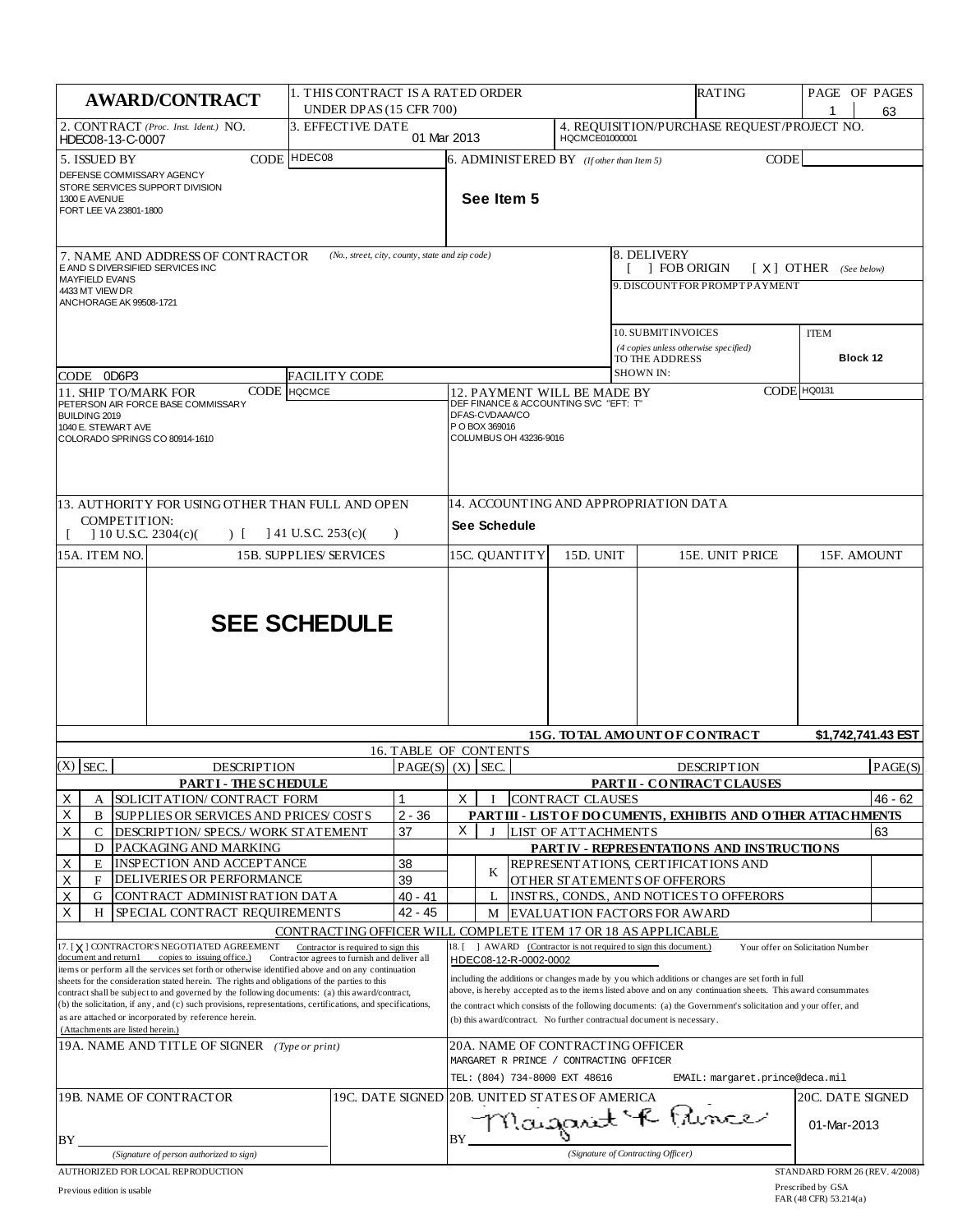Page 2 of 63 Section B - Supplies or Services and Prices ITEM NO SUPPLIES/SERVICES QUANTITY UNIT UNIT PRICE AMOUNT  $0.0001$  \$0.00 SERVICES, NONPERSONAL FFP Provide all necessary supervision, personnel, supplies and equipment to perform shelf stocking, receiving/storage/holding area, and custodial operations for the Peterson AFB Commissary located in Colorado Springs, Colorado, in accordance with the Performance Work Statement (PWS) as set forth at Attachment 1 and all terms and conditions contained herein: BASE YEAR: APRIL 1, 2013 THROUGH MARCH 31, 2014 FOB: Destination PURCHASE REQUEST NUMBER: HQCMCE01000001 NET AMT \$0.00 ITEM NO SUPPLIES/SERVICES QUANTITY UNIT UNIT PRICE AMOUNT 0001AA 1,203,636 Case \$0.7238 \$871,191.74 EST SHELF STOCKING OPERATIONS FFP Perform Shelf Stocking Operations in accordance with Attachment 1 (PWS). Includes overwrites between 0% and 7%, as specified in paragraph 4.3.3.8. of the PWS. (Note: The quantity shown is an estimated quantity) FOB: Destination PURCHASE REQUEST NUMBER: HQCMCE01000001 NET AMT \$871,191.74 (EST.) ACRN AA CIN: 000000000000000000000000000000 \$871,191.74

HDEC08-13-C-0007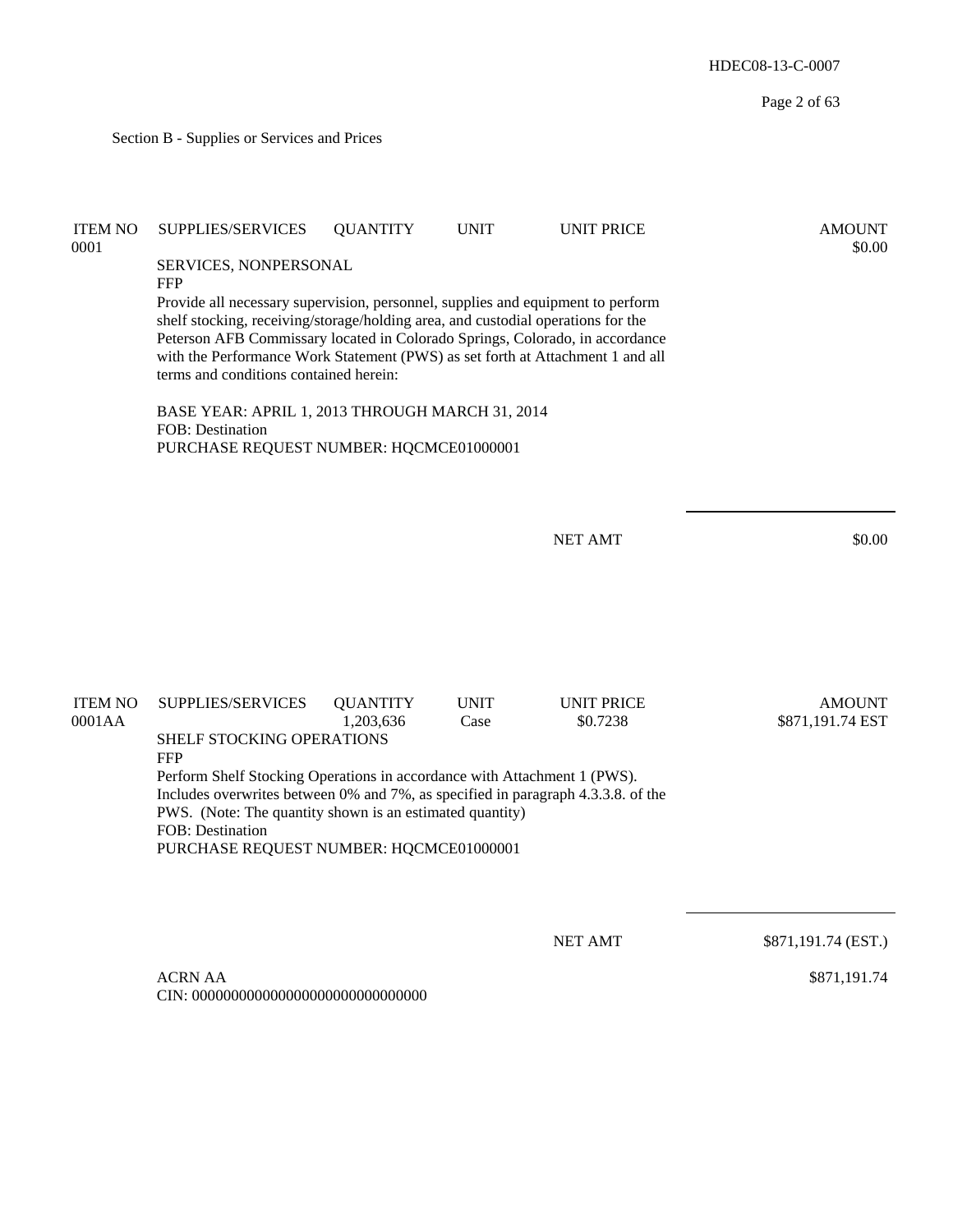Page 3 of 63

| <b>ITEM NO</b><br>0001AB | SUPPLIES/SERVICES<br>PAYMENT FOR EXCESS OVERWRITES<br><b>FFP</b>                                                                                                                                                                                     | <b>QUANTITY</b><br>9,240 | <b>UNIT</b><br>Case  | <b>UNIT PRICE</b><br>\$0.4343 | <b>AMOUNT</b><br>\$4,012.93 EST |
|--------------------------|------------------------------------------------------------------------------------------------------------------------------------------------------------------------------------------------------------------------------------------------------|--------------------------|----------------------|-------------------------------|---------------------------------|
|                          | Overwrite cases exceeding 7% of the total monthly cases, as specified in paragraph<br>4.3.3.8. of the PWS, will be paid at a unit price of 60% of the case price located in<br>SubCLIN AA above. (Note: The quantity shown is an estimated quantity) |                          |                      |                               |                                 |
|                          | FOB: Destination<br>PURCHASE REQUEST NUMBER: HQCMCE01000001                                                                                                                                                                                          |                          |                      |                               |                                 |
|                          |                                                                                                                                                                                                                                                      |                          |                      | <b>NET AMT</b>                | \$4,012.93 (EST.)               |
|                          | <b>ACRN AA</b>                                                                                                                                                                                                                                       |                          |                      |                               | \$4,012.93                      |
|                          |                                                                                                                                                                                                                                                      |                          |                      |                               |                                 |
| <b>ITEM NO</b><br>0001AC | SUPPLIES/SERVICES<br><b>INVENTORY PREPARATION</b>                                                                                                                                                                                                    | <b>QUANTITY</b><br>100   | <b>UNIT</b><br>Hours | <b>UNIT PRICE</b><br>\$27.99  | <b>AMOUNT</b><br>\$2,799.00 EST |
|                          | <b>FFP</b><br>Perform Inventory Preparation Services in accordance with Attachment 1 (PWS).<br>(Note: The quantity shown is an estimated quantity)                                                                                                   |                          |                      |                               |                                 |
|                          | FOB: Destination<br>PURCHASE REQUEST NUMBER: HQCMCE01000001                                                                                                                                                                                          |                          |                      |                               |                                 |
|                          |                                                                                                                                                                                                                                                      |                          |                      | <b>NET AMT</b>                | \$2,799.00 (EST.)               |
|                          | <b>ACRN AA</b><br>CIN: 000000000000000000000000000000                                                                                                                                                                                                |                          |                      |                               | \$2,799.00                      |

CIN: 000000000000000000000000000000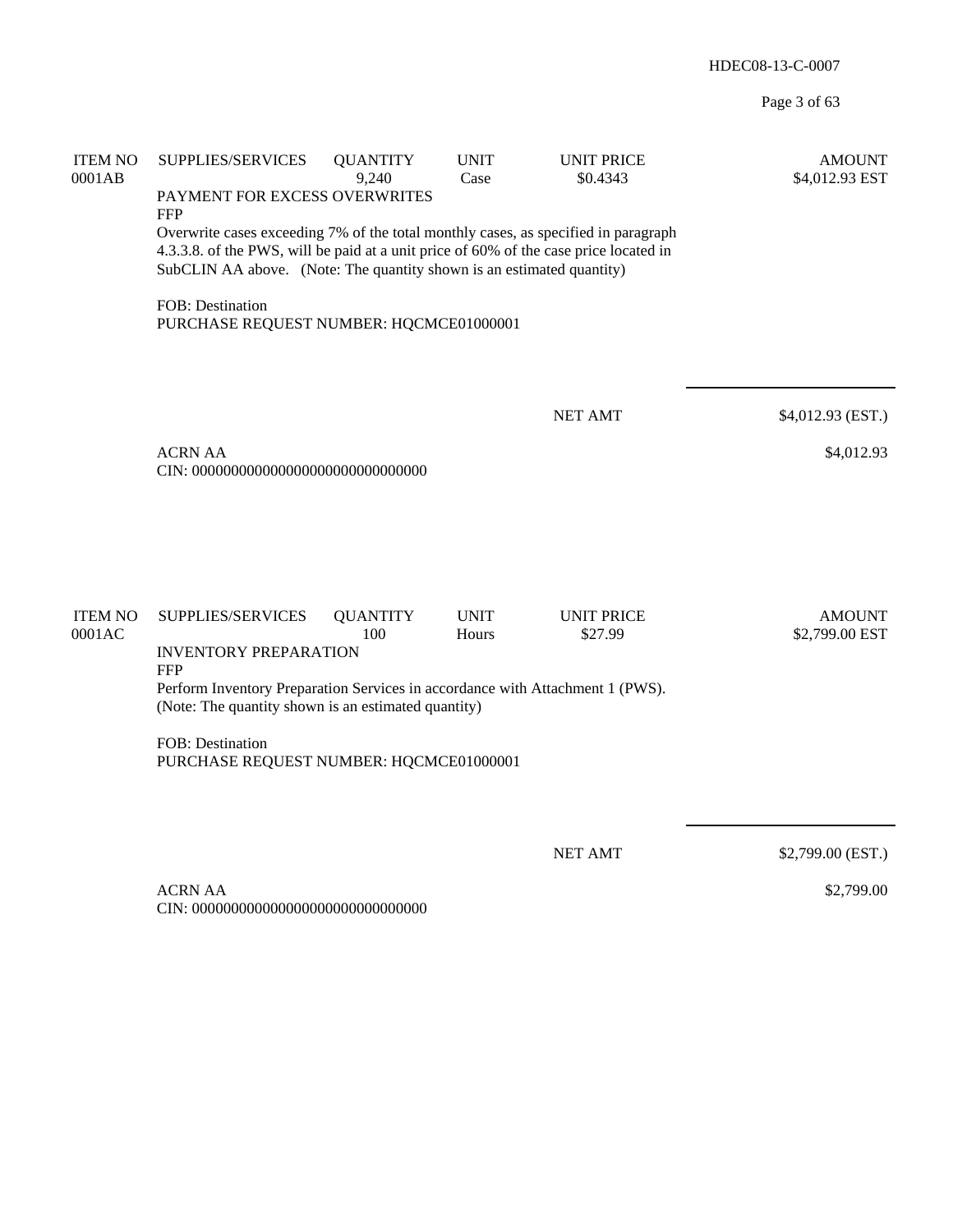Page 4 of 63

| <b>ITEM NO</b><br>0001AD | SUPPLIES/SERVICES<br>Shelf Stocking - BEREAVEMENT LEAVE                                                                                                                                                                                                                                                                                                                                                                                                                                                           | <b>QUANTITY</b><br>8  | <b>UNIT</b><br>Hours  | <b>UNIT PRICE</b><br>\$27.99     | <b>AMOUNT</b><br>\$223.92 EST |
|--------------------------|-------------------------------------------------------------------------------------------------------------------------------------------------------------------------------------------------------------------------------------------------------------------------------------------------------------------------------------------------------------------------------------------------------------------------------------------------------------------------------------------------------------------|-----------------------|-----------------------|----------------------------------|-------------------------------|
|                          | <b>FFP</b><br>Shelf Stocking - Bereavement Leave (to accomodate the use of Bereavement<br>Leave, per the Collective Bargaining Agreement of this requirement for<br>STOCKER/STOCK CLERK personnel). NOTE: In the case of Bereavement<br>Leave, in order to be reimbursed, the contractor must complete and submit the<br>BEREAVEMENT LEAVE CERTIFICATION form (Attachment 3) per occurence.<br>(Note: The quantity shown is an estimated quantity)<br>FOB: Destination<br>PURCHASE REQUEST NUMBER: HQCMCE01000001 |                       |                       |                                  |                               |
|                          |                                                                                                                                                                                                                                                                                                                                                                                                                                                                                                                   |                       |                       | <b>NET AMT</b>                   | \$223.92 (EST.)               |
|                          | <b>ACRN AA</b>                                                                                                                                                                                                                                                                                                                                                                                                                                                                                                    |                       |                       |                                  | \$223.92                      |
| <b>ITEM NO</b><br>0001AE | SUPPLIES/SERVICES<br>RECEIVING/STORAGE/HOLDING AREA OPS<br><b>FFP</b><br>Perform Receiving/Storage/Holding Area Operations in accordance with<br>Attachment 1 (PWS).                                                                                                                                                                                                                                                                                                                                              | <b>QUANTITY</b><br>12 | <b>UNIT</b><br>Months | <b>UNIT PRICE</b><br>\$18,619.79 | <b>AMOUNT</b><br>\$223,437.48 |
|                          | FOB: Destination<br>PURCHASE REQUEST NUMBER: HQCMCE01000001                                                                                                                                                                                                                                                                                                                                                                                                                                                       |                       |                       |                                  |                               |
|                          |                                                                                                                                                                                                                                                                                                                                                                                                                                                                                                                   |                       |                       | <b>NET AMT</b>                   | \$223,437.48                  |
|                          | <b>ACRN AA</b>                                                                                                                                                                                                                                                                                                                                                                                                                                                                                                    |                       |                       |                                  | \$223,437.48                  |
|                          |                                                                                                                                                                                                                                                                                                                                                                                                                                                                                                                   |                       |                       |                                  |                               |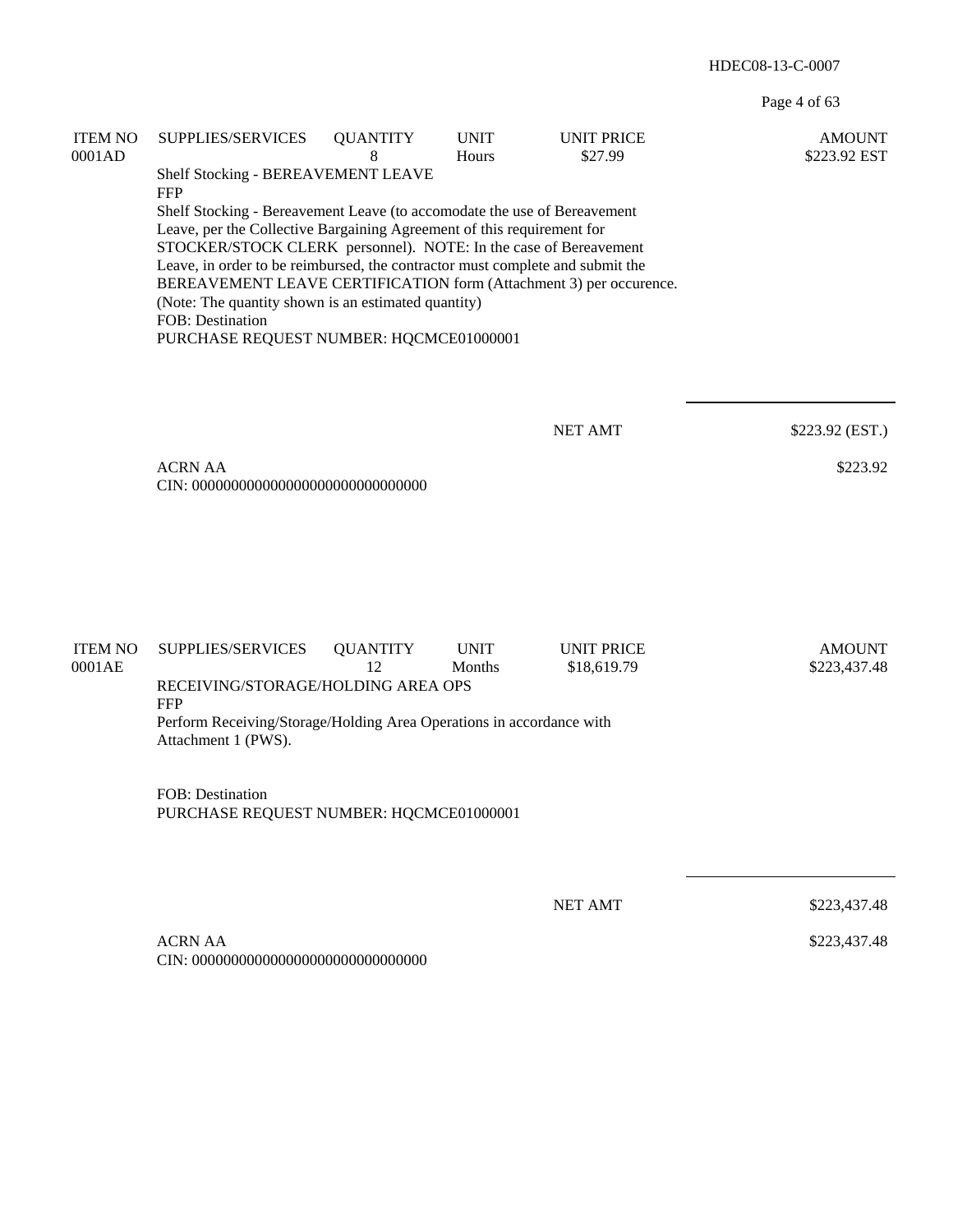Page 5 of 63

| <b>ITEM NO</b><br>0001AF | SUPPLIES/SERVICES<br>MHE SUPPORT FOR INVENTORIES<br><b>FFP</b><br>Provide Material Handling Equipment (MHE) Support for Inventories in<br>accordance with Attachment 1 (PWS). (Note: The quantity shown is an estimated<br>quantity)                                                                                                                                                                                                                                                                                                                                 | <b>QUANTITY</b><br>16 | <b>UNIT</b><br>Hours | <b>UNIT PRICE</b><br>\$28.56 | <b>AMOUNT</b><br>\$456.96 EST |
|--------------------------|----------------------------------------------------------------------------------------------------------------------------------------------------------------------------------------------------------------------------------------------------------------------------------------------------------------------------------------------------------------------------------------------------------------------------------------------------------------------------------------------------------------------------------------------------------------------|-----------------------|----------------------|------------------------------|-------------------------------|
|                          | <b>FOB: Destination</b><br>PURCHASE REQUEST NUMBER: HQCMCE01000001                                                                                                                                                                                                                                                                                                                                                                                                                                                                                                   |                       |                      |                              |                               |
|                          | <b>ACRN AA</b>                                                                                                                                                                                                                                                                                                                                                                                                                                                                                                                                                       |                       |                      | <b>NET AMT</b>               | \$456.96 (EST.)<br>\$456.96   |
| <b>ITEM NO</b><br>0001AG | <b>SUPPLIES/SERVICES</b><br>RSHA - BEREAVEMENT LEAVE<br><b>FFP</b><br>RSHA - Bereavement Leave (to accomodate the use of Bereavement Leave, per<br>the Collective Bargaining Agreement of this requirement for MATERIAL<br>HANDLER personnel). NOTE: In the case of Bereavement Leave, in order to be<br>reimbursed, the contractor must complete and submit the BEREAVEMENT<br>LEAVE CERTIFICATION form (Attachment 3) per occurence. (Note: The<br>quantity shown is an estimated quantity)<br><b>FOB</b> : Destination<br>PURCHASE REQUEST NUMBER: HQCMCE01000001 | <b>QUANTITY</b><br>8  | <b>UNIT</b><br>Hours | <b>UNIT PRICE</b><br>\$28.56 | <b>AMOUNT</b><br>\$228.48 EST |
|                          | <b>ACRN AA</b>                                                                                                                                                                                                                                                                                                                                                                                                                                                                                                                                                       |                       |                      | <b>NET AMT</b>               | \$228.48 (EST.)<br>\$228.48   |

CIN: 000000000000000000000000000000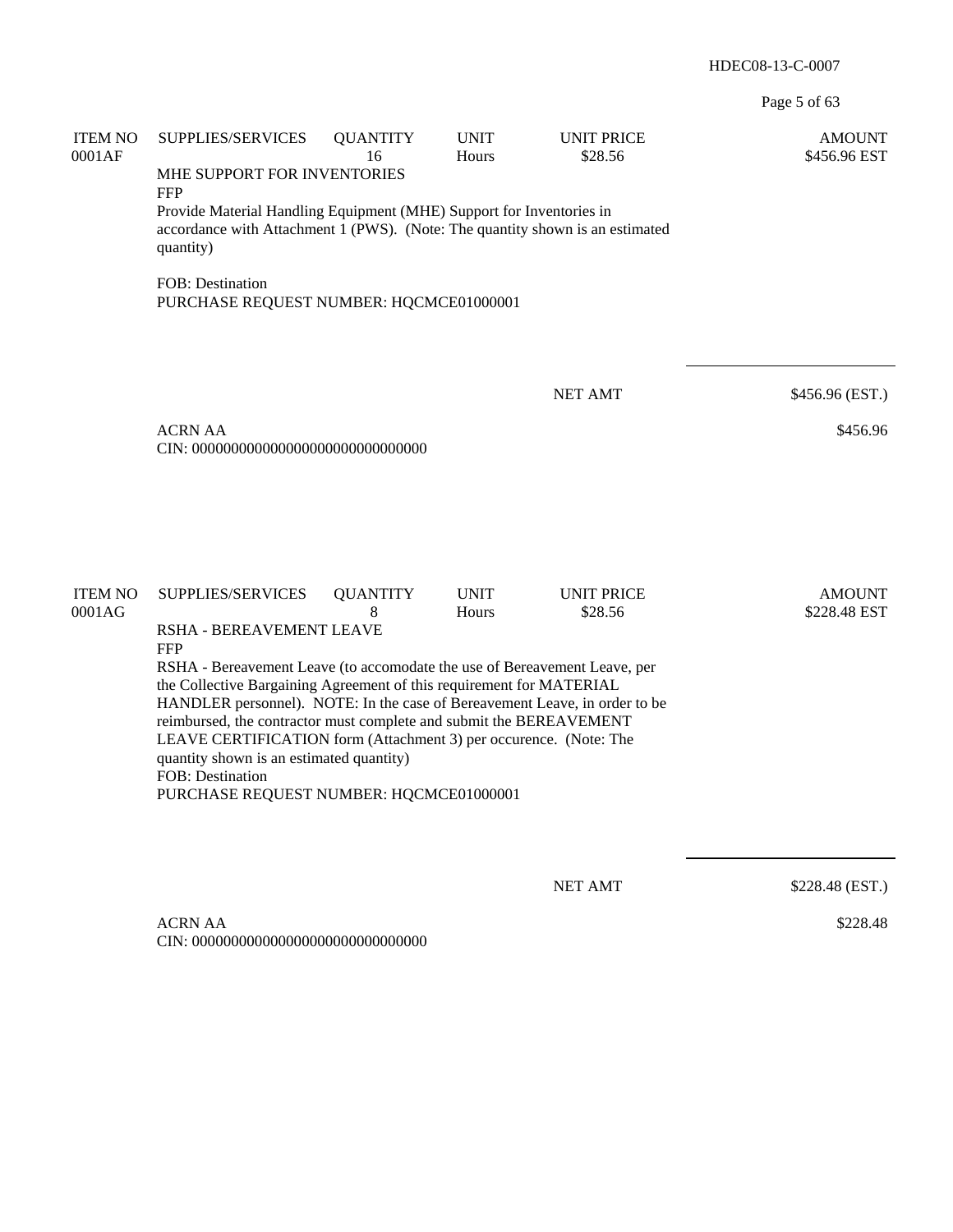Page 6 of 63

| <b>ITEM NO</b><br>0001AH | SUPPLIES/SERVICES                                                                                                                                                                                                                                                                                                                                                                                                                                                                                                                                                     | <b>QUANTITY</b><br>8  | <b>UNIT</b><br>Hours  | <b>UNIT PRICE</b><br>\$28.56     | <b>AMOUNT</b><br>\$228.48 EST |  |
|--------------------------|-----------------------------------------------------------------------------------------------------------------------------------------------------------------------------------------------------------------------------------------------------------------------------------------------------------------------------------------------------------------------------------------------------------------------------------------------------------------------------------------------------------------------------------------------------------------------|-----------------------|-----------------------|----------------------------------|-------------------------------|--|
|                          | RSHA - BEREAVEMENT LEAVE<br><b>FFP</b><br>RSHA - Bereavement Leave (to accomodate the use of Bereavement Leave, per<br>the Collective Bargaining Agreement of this requirement for WAREHOUSE<br>SPECIALIST AND/OR FORKLIFT OPERATOR personnel). NOTE: In the case<br>of Bereavement Leave, in order to be reimbursed, the contractor must complete<br>and submit the BEREAVEMENT LEAVE CERTIFICATION form (Attachment<br>3) per occurence. (Note: The quantity shown is an estimated quantity)<br><b>FOB</b> : Destination<br>PURCHASE REQUEST NUMBER: HQCMCE01000001 |                       |                       |                                  |                               |  |
|                          |                                                                                                                                                                                                                                                                                                                                                                                                                                                                                                                                                                       |                       |                       | <b>NET AMT</b>                   | \$228.48 (EST.)               |  |
|                          | <b>ACRN AA</b>                                                                                                                                                                                                                                                                                                                                                                                                                                                                                                                                                        |                       |                       |                                  | \$228.48                      |  |
| <b>ITEM NO</b><br>0001AJ | SUPPLIES/SERVICES                                                                                                                                                                                                                                                                                                                                                                                                                                                                                                                                                     | <b>QUANTITY</b><br>12 | <b>UNIT</b><br>Months | <b>UNIT PRICE</b><br>\$40,918.98 | <b>AMOUNT</b><br>\$491,027.76 |  |
|                          | <b>CUSTODIAL OPERATIONS - SALES/ADMIN AREAS</b><br><b>FFP</b><br>Provide Custodial Operations in accordance with Attachment 1 (PWS) for all areas<br>except the meat processing, preparation and wrapping area,<br>receiving/storage/holding area, and outside areas.<br>FOB: Destination<br>PURCHASE REQUEST NUMBER: HQCMCE01000001                                                                                                                                                                                                                                  |                       |                       |                                  |                               |  |
|                          |                                                                                                                                                                                                                                                                                                                                                                                                                                                                                                                                                                       |                       |                       | <b>NET AMT</b>                   | \$491,027.76                  |  |
|                          | <b>ACRN AA</b>                                                                                                                                                                                                                                                                                                                                                                                                                                                                                                                                                        |                       |                       |                                  | \$491,027.76                  |  |

CIN: 000000000000000000000000000000

\$491,027.76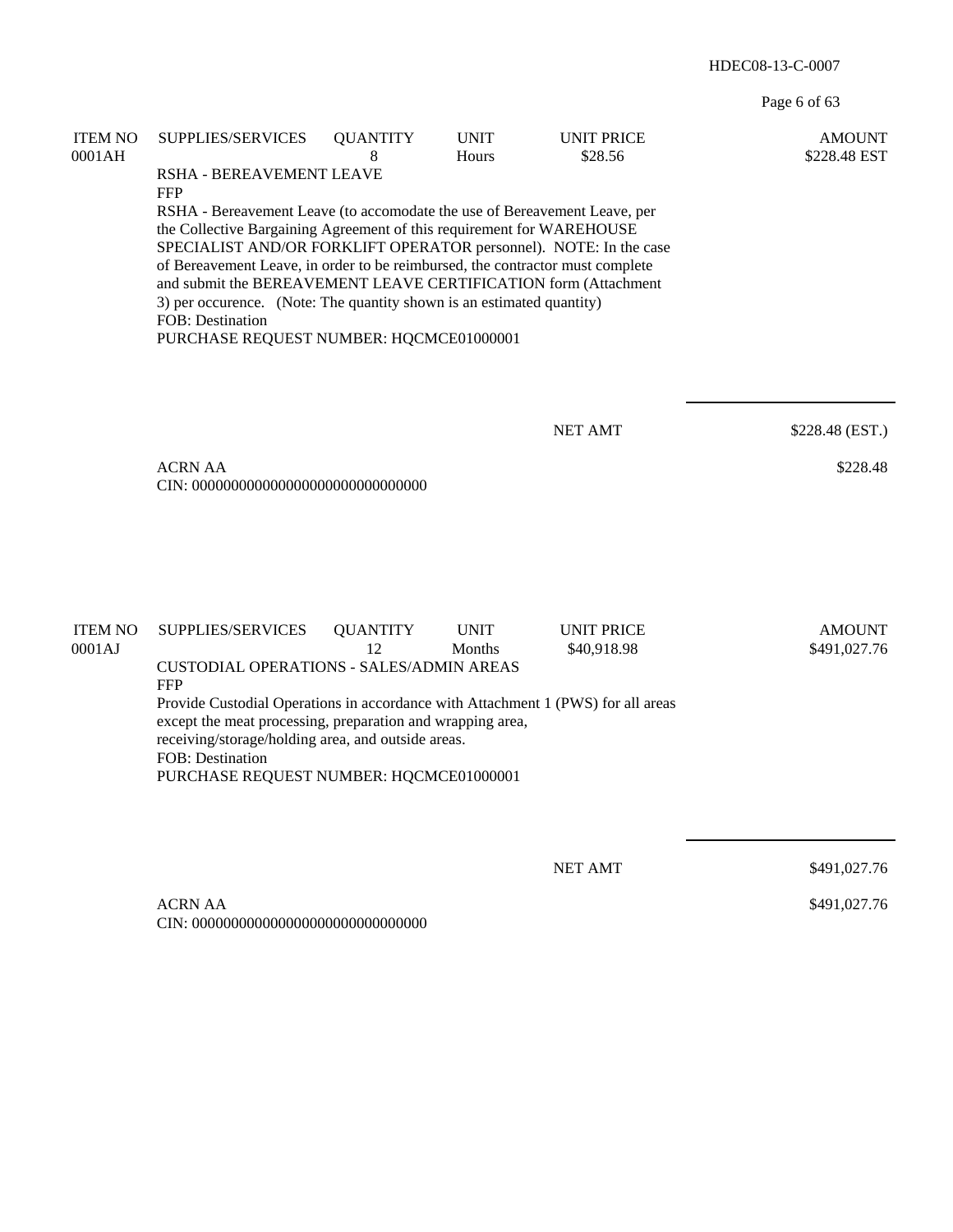Page 7 of 63

| <b>ITEM NO</b><br>0001AK | SUPPLIES/SERVICES                                                                                                                   | <b>QUANTITY</b><br>12 | <b>UNIT</b><br>Months | <b>UNIT PRICE</b><br>\$6,526.99 | <b>AMOUNT</b><br>\$78,323.88 |
|--------------------------|-------------------------------------------------------------------------------------------------------------------------------------|-----------------------|-----------------------|---------------------------------|------------------------------|
|                          | <b>CUSTODIAL OPERATIONS - RSHA/OUTSIDE</b><br><b>FFP</b>                                                                            |                       |                       |                                 |                              |
|                          | Perform Custodial Operations in accordance with Attachment 1 (PWS) for the<br>receiving/storage/holding area and all outside areas. |                       |                       |                                 |                              |
|                          | FOB: Destination<br>PURCHASE REQUEST NUMBER: HQCMCE01000001                                                                         |                       |                       |                                 |                              |
|                          |                                                                                                                                     |                       |                       | <b>NET AMT</b>                  | \$78,323.88                  |
|                          |                                                                                                                                     |                       |                       |                                 |                              |
|                          | <b>ACRN AA</b>                                                                                                                      |                       |                       |                                 | \$78,323.88                  |
|                          |                                                                                                                                     |                       |                       |                                 |                              |
|                          |                                                                                                                                     |                       |                       |                                 |                              |
|                          |                                                                                                                                     |                       |                       |                                 |                              |
| <b>ITEM NO</b><br>0001AL | SUPPLIES/SERVICES                                                                                                                   | <b>QUANTITY</b><br>12 | <b>UNIT</b><br>Months | <b>UNIT PRICE</b><br>\$5,318.68 | <b>AMOUNT</b><br>\$63,824.16 |
|                          | <b>CUSTODIAL OPERATIONS - MEAT ROOM</b><br><b>FFP</b>                                                                               |                       |                       |                                 |                              |
|                          | Perform Custodial Operations in accordance with Attachment 1 (PWS) for the<br>meat processing, preparation and wrapping area.       |                       |                       |                                 |                              |
|                          | FOB: Destination<br>PURCHASE REQUEST NUMBER: HQCMCE01000001                                                                         |                       |                       |                                 |                              |
|                          |                                                                                                                                     |                       |                       |                                 |                              |
|                          |                                                                                                                                     |                       |                       | <b>NET AMT</b>                  | \$63,824.16                  |
|                          | <b>ACRN AA</b>                                                                                                                      |                       |                       |                                 | \$63,824.16                  |